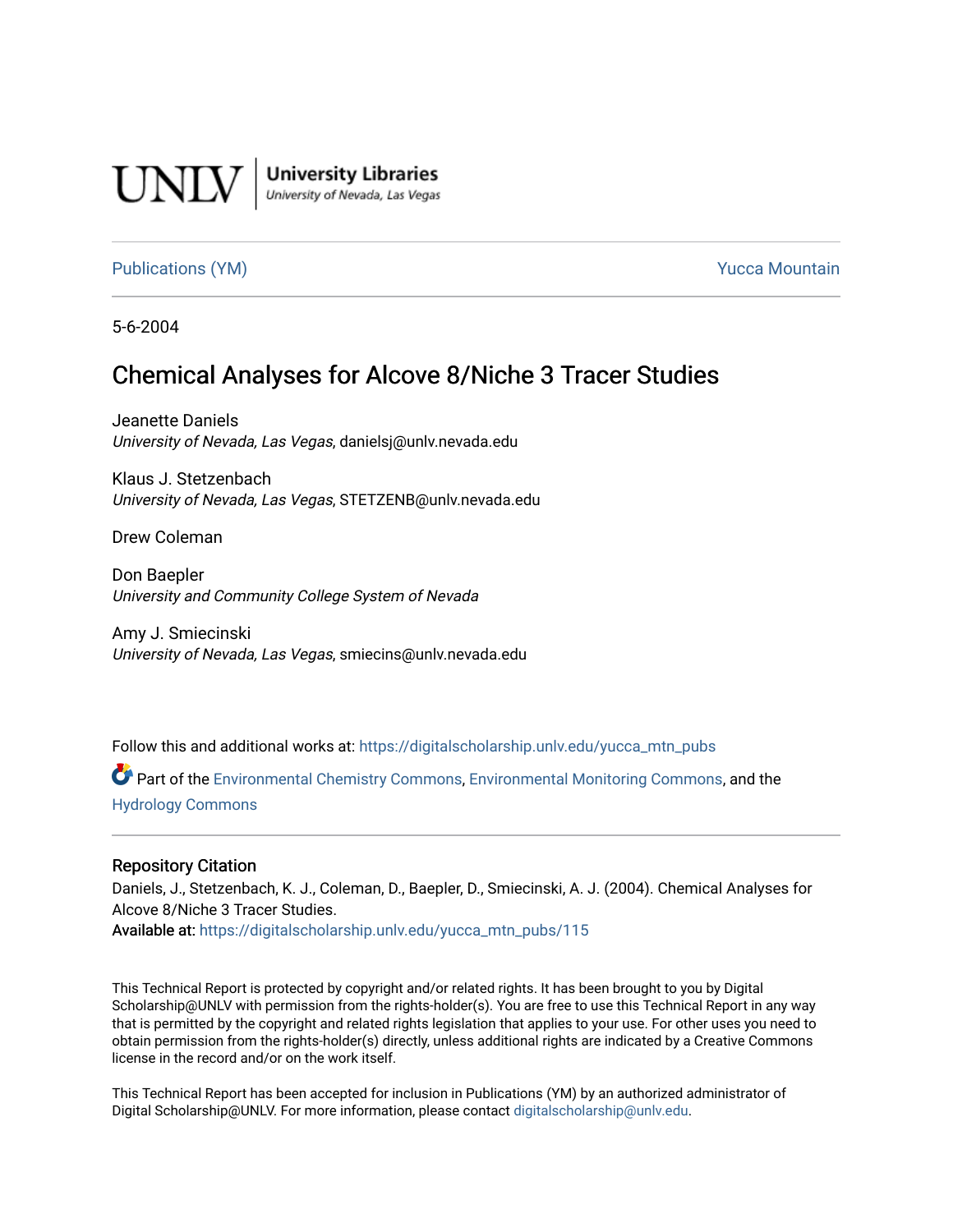

## University and Community College System of Nevada (UCCSN) Scientific Investigation Plan (SIP)

| <b>Task Number:</b><br><b>ORD-FY04-011</b>                                       |              |  |  |
|----------------------------------------------------------------------------------|--------------|--|--|
| <b>Document Number:</b><br>SIP-UNLV-035                                          |              |  |  |
| <b>Revision:</b><br>$\boldsymbol{0}$                                             |              |  |  |
| <b>Effective Date:</b><br>May 6, 2004                                            |              |  |  |
| <b>Author:</b><br>Investigator                                                   |              |  |  |
| Jeanette Daniels<br><b>Approvals:</b><br>Technical Reviewer<br>Klaus Stetzenbach |              |  |  |
| $\sim$ $\mu$ $\sim$ $\sim$<br><b>Technical Task Representative</b>               |              |  |  |
| Drew Coleman                                                                     |              |  |  |
| Project Director<br>Donald Baepler                                               |              |  |  |
|                                                                                  | $5 - 6 - 04$ |  |  |
| QA Manager<br>Amy Smiecinski                                                     | Date         |  |  |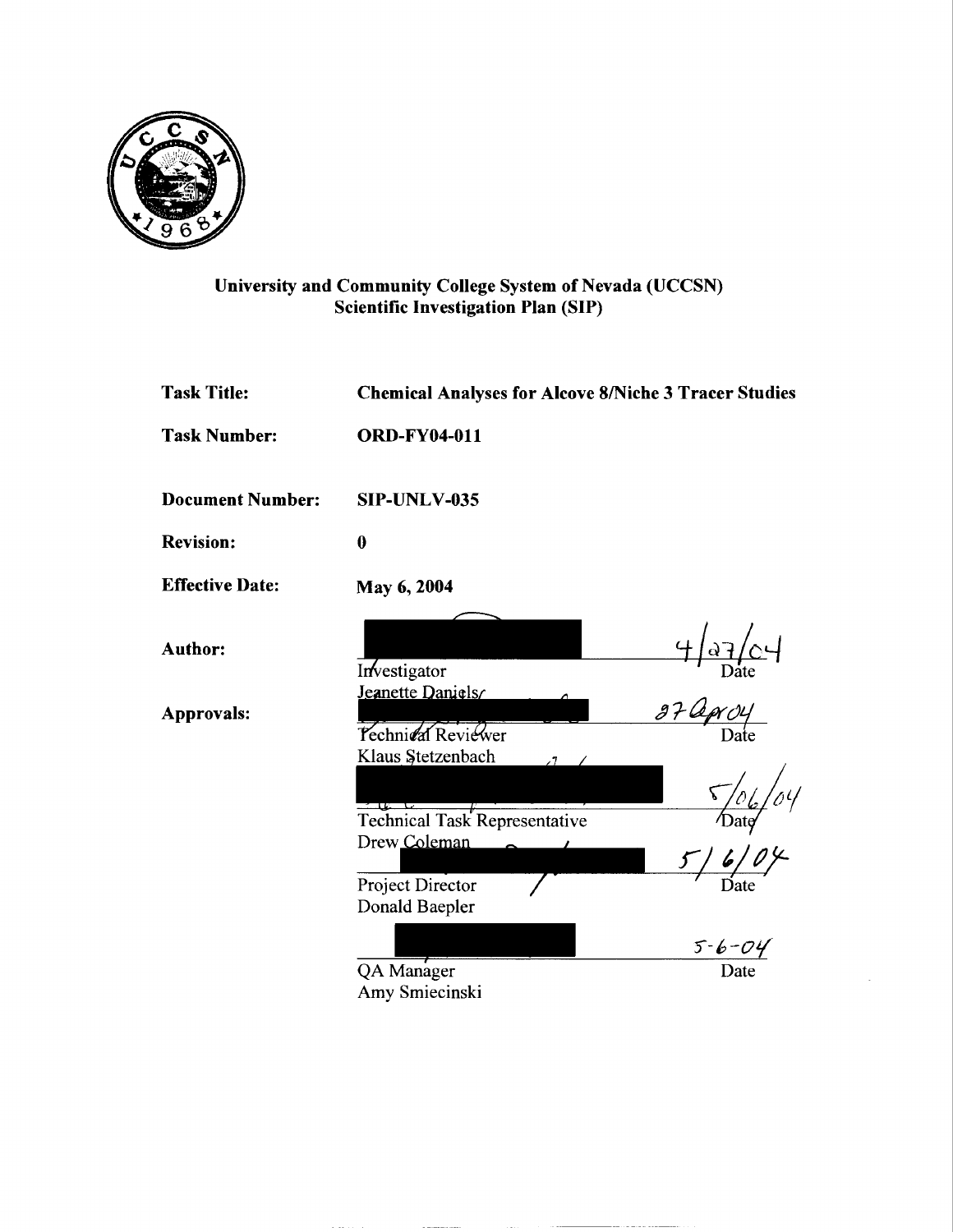# **REVISION HISTORY**

|              | <b>Revision Effective</b> |                                                                                                                                                                                                                                 |
|--------------|---------------------------|---------------------------------------------------------------------------------------------------------------------------------------------------------------------------------------------------------------------------------|
| Number       | Date                      | <b>Description of Change</b>                                                                                                                                                                                                    |
| $\mathbf{0}$ |                           | $05/06/2004$ This task is a continuation of Cooperative<br>Agreement DE-FC28-98NV12081, Task 35,<br>"Chemical Analyses For Alcove 8/Niche 3<br>Tracer Studies". Task 35 planning<br>documentation is described in SIP-UNLV-025. |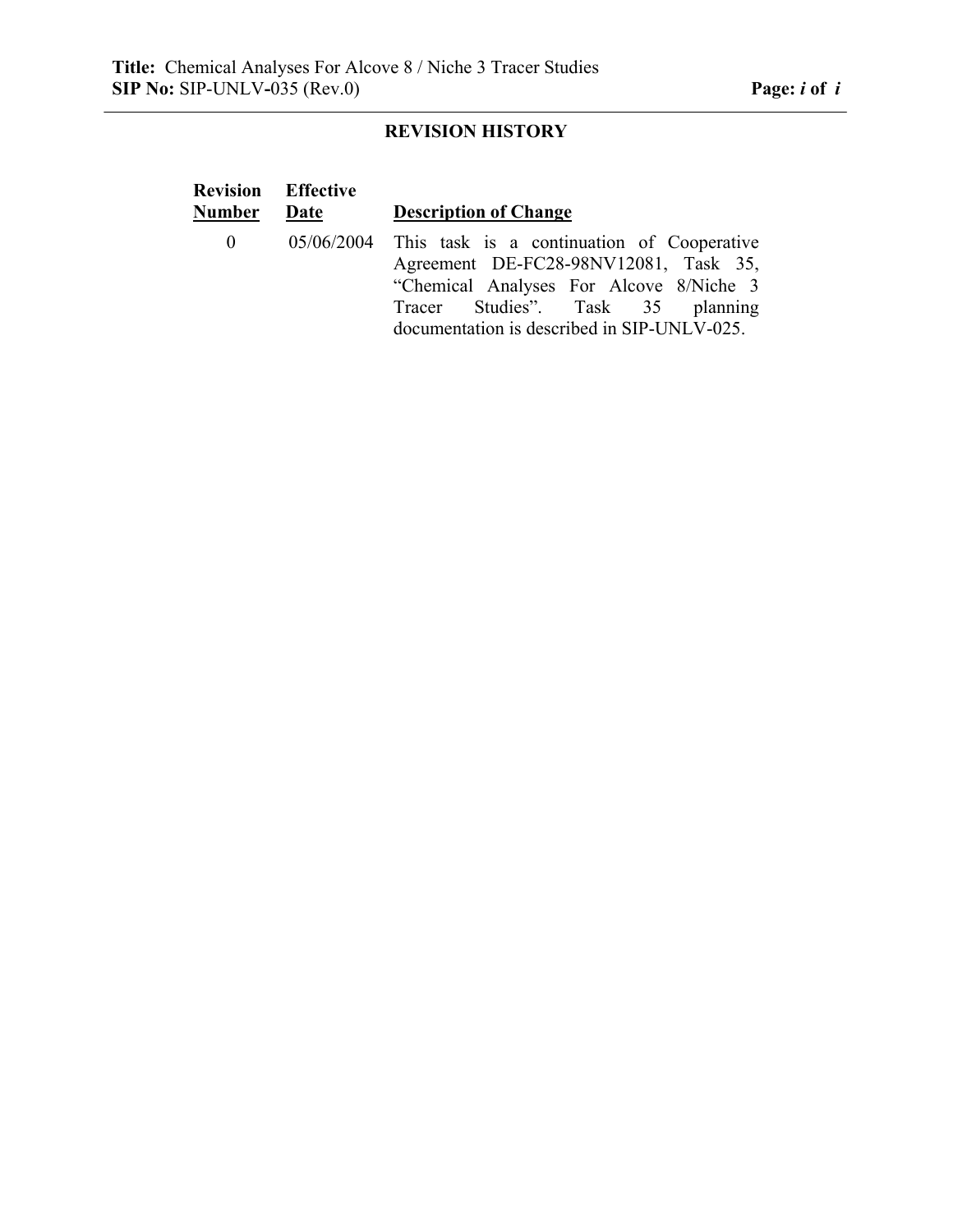### **1.0 SCOPE AND OBJECTIVES**

 The objective of this task "Analytical Support For Tracer Studies in Alcove 8 / Niche 3" is to provide chemical analyses for the tracer studies at Alcove 8 / Niche 3 in the Exploratory Studies Facilities (ESF). This analytical support includes developing procedures for measuring tracer concentrations and then performing the tracer (and other background constituent) analyses for the water samples generated from each Alcove 8 / Niche 3 tracer test. These tracer tests are part of the Flow and Seepage Testing in Alcove 8/Niche 3 (TWP-NBS-HS-000004 REV 00). The overall goal of this study is to quantify large scale infiltration and seepage processes in the unsaturated zone at the ESF at Yucca Mountain.

 Appendix I lists a set of tracers that have been approved for usage for the ESF filtration studies along with the maximum allowed quantity and concentrations of the injected tracers. The specific tracers used for testing will be selected from this list (Appendix I) by the Lawrence Berkeley National Laboratories (LBNL) Principal Investigator. Once the specific suite of tracers has been selected, analytical procedures will be developed to optimize the analyses. Samples will then be analyzed for these tracers throughout the testing period. In addition, a set of water samples (input water as well as seepage water) will be analyzed for additional constituent concentrations. The concentrated initial tracer solutions (injectate solutions) will also be prepared under this task.

This work is subject to University and Community College System of Nevada (UCCSN) Quality Assurance (QA) Program requirements. Details of this SIP that are not available at this time will be added in future revisions. This Scientific Investigation Plan presents an independent confirmatory study supporting previously gathered information. Previous analytical work in support of the tracer studies at Alcove 8 / Niche 3 was performed under the UCCSN QA Program in Task 35, "Chemical Analyses for Alcove 8 / Niche 3 Tracer Studies". Task ORD-FY04-011 a continuation of that work.

#### **2.0 APPROACH**

 LBNL and USGS researchers will perform all field work including injection of the tracer solutions as well as sample collection. A portion of the final tracer solution used for the injection and the seepage samples collected from Niche 3 will be transferred to the Harry Reid Center for Environmental Studies (HRC). Once samples are received at the HRC, implementing procedures (IPLVs), approved by the UCCSN QA Program, will be followed for all sample control and analysis.

The instrumentation used to quantify the tracers will depend on the particular tracer. Fluorinated benzoate tracers will be analyzed using a high performance liquid chromatograph (HPLC) with an ultraviolet (UV) detector. Bromide will be analyzed using an ion chromatograph (IC) with a conductivity detector. Iodide will be analyzed using an ion chromatograph (IC) with either a UV detector or a conductivity detector. Lithium will be analyzed using an inductively coupled plasma mass spectrometer (ICP-MS). Instrumentation may be changed during the course of the project and will be documented in the scientific notebook. Method development work will be performed to determine optimal conditions for the analysis of tracers selected for testing. The mobile phase solvents used for the HPLC and IC are not quality affecting. This includes the pH adjustment of the buffer solutions. The quality of the mobile phase solvents is determined through the quality control requirements for calibrations described in the IPLVs.

 Any special environmental conditions are described in the corresponding IPLV or scientific notebook. Any processes not addressed in the IPLV will be documented in the scientific notebook. Special controls are specified in the corresponding IPLV. The skills of the chemists needed to perform these measurements are outlined in their position descriptions. There are no special training requirements for this work beyond the education and experience requirements of each employee's position description.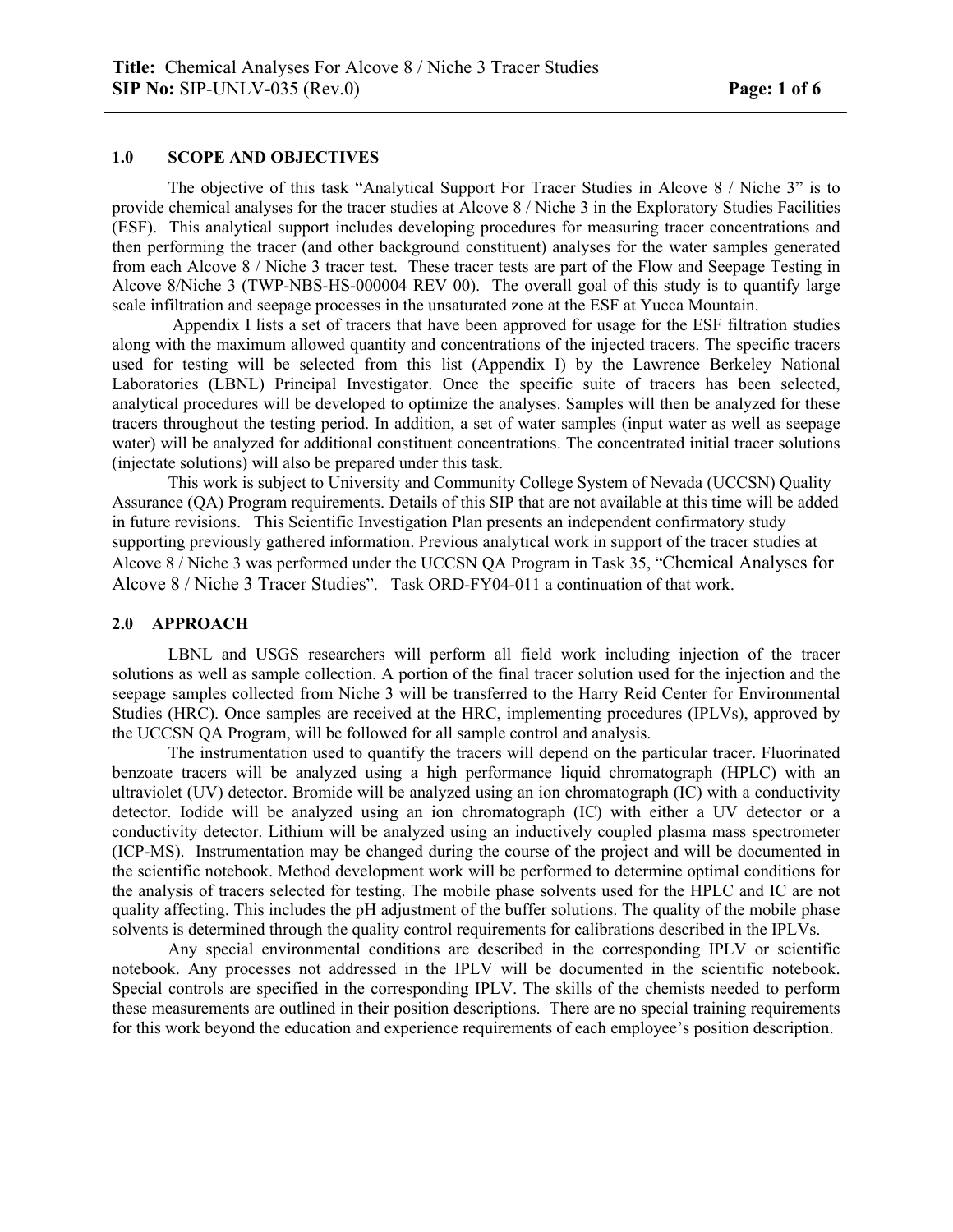#### **3.0 SCHEDULE OF WORK**

All IPLVs anticipated for this task have been previously approved by the UCCSN QA Program and have been in use at the HRC. The IPLV's for this task are in revision and will be completed by  $5/30/04$ . Samples will be analyzed at a minimum of 30 days following their transfer to the HRC. Reports summarizing the progress of this study will be submitted quarterly. In accordance with QAP-3.6, Q data will be submitted to the UCCSN Technical and Electronic Data specialist for entry into the UCCSN Technical Data Archive (TDA) quarterly and within 30 days following the completion of each phase of tracer testing. Q data consists of the concentration data for the field samples that have been verified using the check lists included in the appropriate instrument IPLV and for which the associated scientific notebook has been reviewed both for QA and technical content. QA records (described in the SIP and implementing procedures) will be submitted to the UCCSN Records Office within 90 days following the completion of each phase of tracer testing and also successful entry of tracer concentration data into the TDA.

#### **4.0 INTERFACE CONTROLS/SAMPLES**

LBNL and USGS researchers will select the tracers used for each test and perform all field work. Field samples will be collected by LBNL or the USGS and transported to the HRC in accordance with LBNL sample collection, transportation, and chain of custody procedures. Preliminary data will be labeled as such and sent via email as a spreadsheet file to the external Principal Investigators associated with the field tests. Access to the final concentration data in the TDA can be obtained through the UCCSN website (hrcweb.nevada.edu/data/tda).

All sample collection activity will be performed by LBNL and the USGS. Samples will be controlled at HRC in accordance with QAP-8.0, "Identification and Control of Items and Samples". The Chain of Custody Section of IPLV-8.3 will be followed once custody is transferred to the HRC.

#### **External Interfaces**

**Yucca Mountain Cooperative Agreement Technical Contact:** Institutional Affairs Office (DOE) **DOE Technical Task Representative:** Drew Coleman **Principal Investigators Associated with Field Test**: Rohit Salve (LBNL) and David Hudson (USGS)

#### **Internal Interfaces**

**Principal Investigator:** Klaus Stetzenbach **Investigator:** Jeanette Daniels **Analysts:** Tatjana Jankovic Julie Bertoia Mike Tabriz James Cizdziel **Jennifer Petchsaiprasert** Danae Cummings

#### **5.0 STANDARDS/ PROCUREMENTS/SUBCONTRACTS**

Standards used to quantify the tracers in the field samples will be prepared directly from the tracer stock used for field testing rather than from NIST-traceable standards or other high-quality standard that is intended to allow absolute concentration measurement. Most of the chemicals used as tracers are not available from NIST or qualified suppliers. This is not important, however, considering the nature of a tracer test. When tracer transport experiments are interpreted, it is not necessary to know the absolute concentration of tracers in the samples collected, but rather it is important to know tracer concentrations relative to the amount that was injected. Using material from the bulk stock to prepare standards will also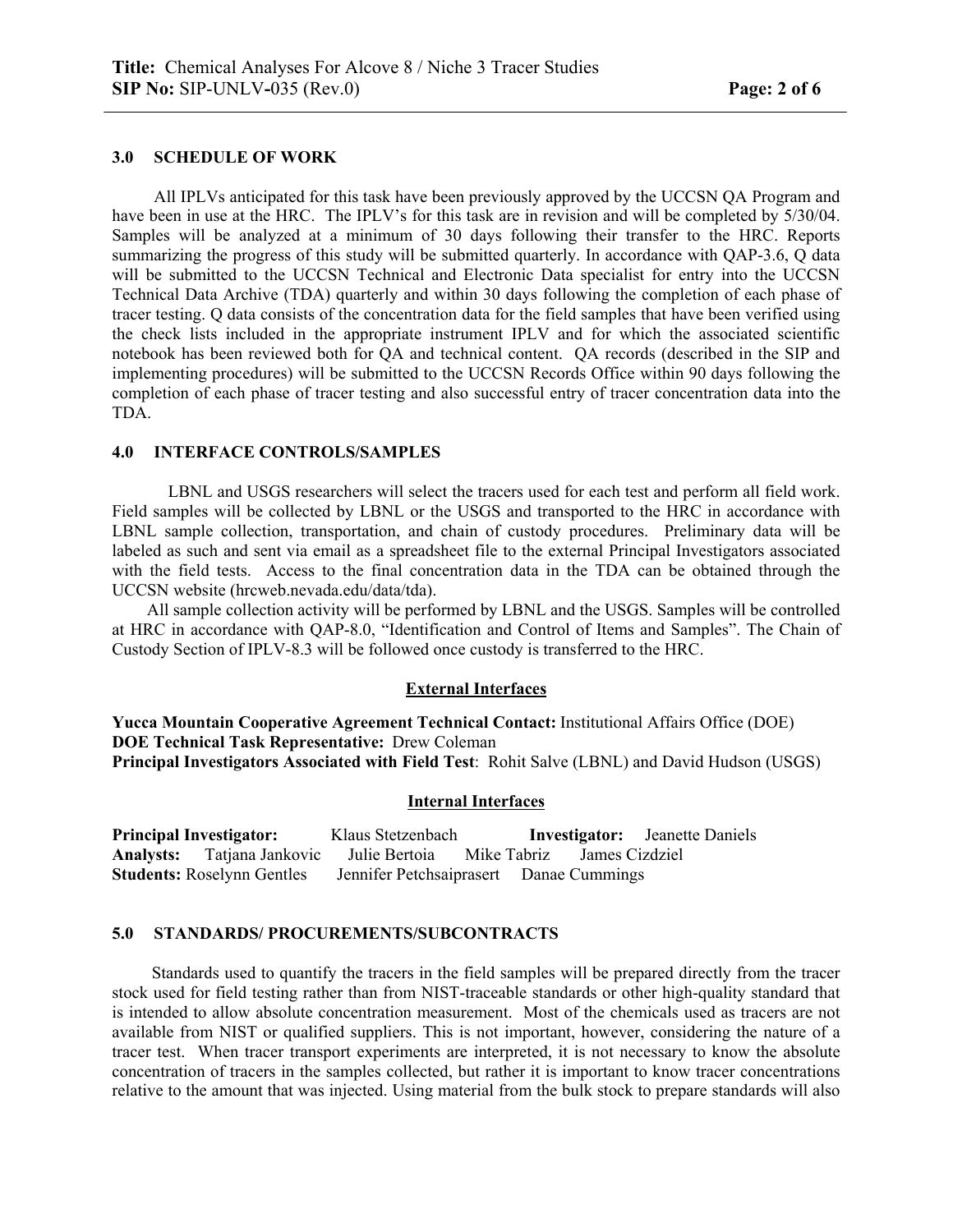inherently contain any interferences that are present in the samples to be analyzed. Standards prepared from this same stock will therefore more accurately represent the condition of the samples than if a high purity standard is used. Results of the analyses are quality-affecting. Calibration items and services are procured in accordance with QAP-7.0. Balances are calibrated annually by a qualified supplier. The reference mass set used to check working mass sets is calibrated every two years by an organization on the Qualified Supplier List (QSL). Calibrations of Pipettors are checked annually. Calibrations and calibration checks will be performed by HRC staff or by an organization on the QSL. No subcontractors will be used on this task.

#### **6.0 IMPLEMENTING PROCEDURES**

- 1. Analytical and Top Loading Balance Use, IPLV-003
- 2. High Performance Liquid Chromatograph Operation, IPLV-004
- 3. Groundwater Sample Collection and Control, IPLV-8.3 (Chain of Custody Section only)
- 4. Measurement of Trace Elements in Water Samples by Inductively Coupled Plasma-Mass Spectroscopy (ICP-MS), IPLV-009
- 5. Measurement of Inorganic Anions in Water Samples by the Ion Chromatography System, IPLV-008
- 6. Field Measurement of Conductivity, Alkalinity, and pH, IPLV-012
- 7. Pipettor Calibration Check, IPLV-017
- 8. Measurement of Major Cations in Water Samples by the Flame Absorption Spectrometry System, IPLV-011

#### **7.0 EQUIPMENT AND INSTRUMENTATION**

 The specific equipment used for each measurement, described in 2.0, will be documented in the scientific notebook. Documentation will include the instrument manufacturer, model, and serial number as well as all applicable instrument manuals. Relative calibration, that is, establishment of an analytical instrument response curve is performed prior to use end of sample batch analysis. The manufacturer and lot number of each chemical used as a tracer and used to calibrate, in relative terms, the instrument systems will be recorded in the applicable scientific notebook. All Measurement and Test Equipment (MT&E) will be stored in a locked laboratory to prevent loss and tampering.

#### **8.0 SOFTWARE**

 Software will be qualifies in accordance with QAP-3.2 as applicable. It is not anticipated that this will be necessary for other than routines or macros. The software packages used in this study include 1) The analytical instrumentation software used for data acquisition, and 2) Spreadsheet software such as Quattro Pro or Excel for data reduction. Use of the analytical instrumentation data acquisition and spreadsheet software will be documented or referenced, along with the specific version used, in the instrument scientific notebook. Control of electronic data is addressed in each IPLV that involves electronic data management, primarily instrument system IPLVs. No models are used in this work.

#### **9.0 HOLD POINTS**

Submittals and documents must complete technical and QA reviews prior to approval. Decision points associated with the analytical measurements are addressed by use of quality controls to indicate when there is an analytical or other problem which needs action described in the IPLVs.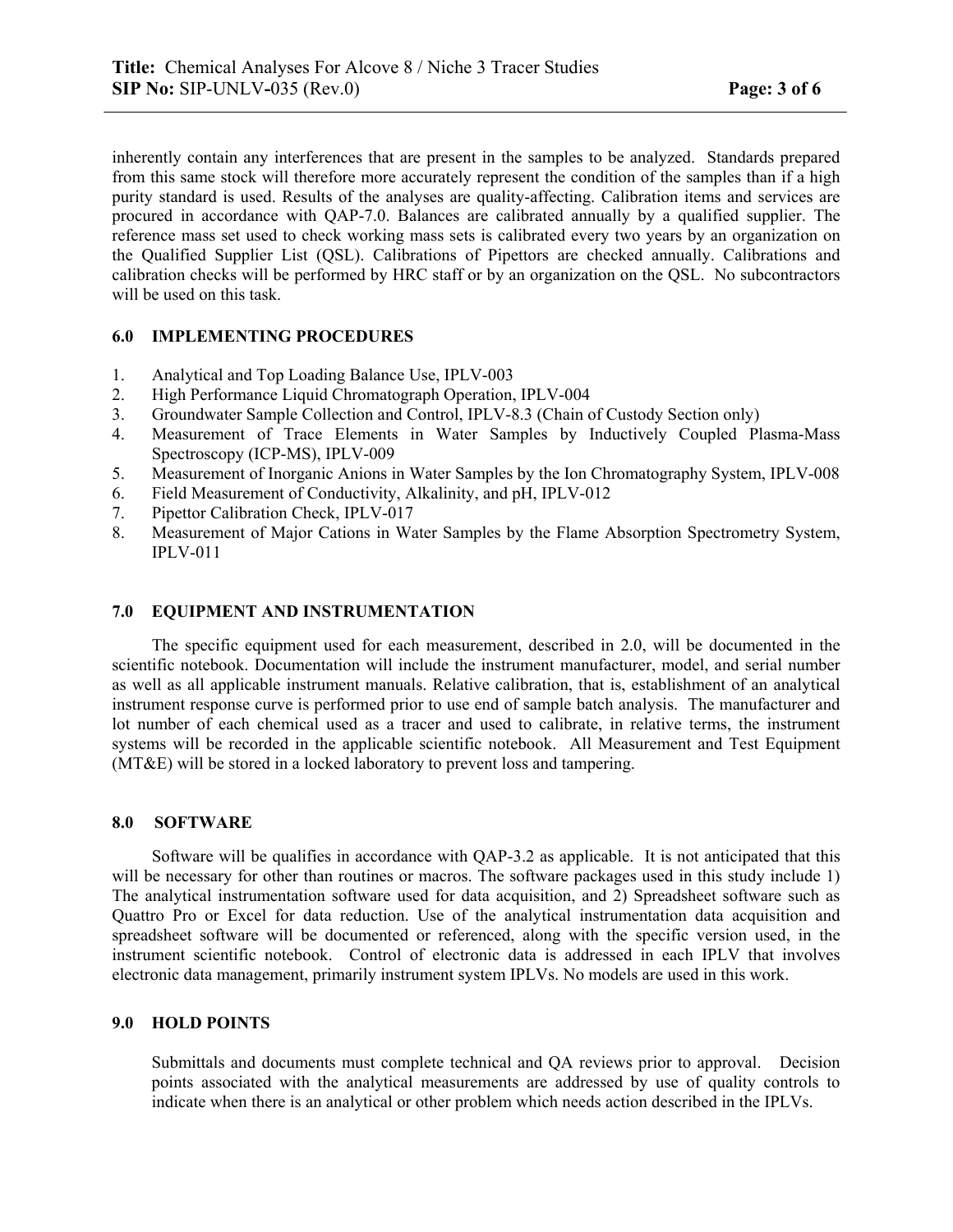#### **10.0 QUALITY CONTROL**

 Objectives for precision and accuracy, for the analytical measurement and how results are evaluated are described in each corresponding IPLV. Precision will be determined using laboratory duplicates. Accuracy of standards preparation will be determined using initial calibration checks (ICC) prepared by someone other than the person who prepared the calibration standards. The calibration standard and the ICC must agree within 10% in order to proceed with sample analysis. Accuracy of the calibration curve is verified by use of the ICCs. Maintenance of that accuracy, or a lack of instrument drift, is verified by the use of continuing calibration checks.

Potential sources of error and uncertainty are addressed in the associated IPLV. In a study of this nature, the majority of error is generally attributed to field sample collection and handling rather than to laboratory analysis.

### **11.0 DATA RECORDING, REDUCTION, AND REPORTING**

Data packages consisting of the hard copies of raw data generated from each instrument will be referenced by the analysis date and will be attachments to the scientific notebook. Data recording requirements for each scientific notebook are described in the corresponding IPLV. A summary of the data generated from each instrument (described in section 2.0) is exported to a spreadsheet (Microsoft Excel) where final data reduction is performed. Reduction of data involves calculating the concentration of the tracers in each sample based on the slope and intercept of an instrument response curve and also calculating averages when multiple injections are made from the same autosampler vial. A hard copy of the spreadsheet containing the reduced data will be included in the data package. The concentration of the tracer is generally calculated using the analytical instrumentation software but may be calculated using a spreadsheet software package (Microsoft Excel). The calculation of averages is performed using the spreadsheet software. Following data reduction, the spreadsheet file will be labeled as preliminary and sent to the external PIs. The reported results will include sample name, tracer concentration, bar code ID, and analysis dates. Data will be submitted to the TDA following verification. Raw and reduced data will be controlled in accordance with QAP-3.1. by being stored on password protected computers in locked rooms. The data will be backed up to the HRC server on a regular basis. The final verified spreadsheet of reduced data for submittal to the TDA will also be controlled in accordance with QAP-3.1.

### **12.0 REVIEWS AND VERIFICATIONS**

 Internal verification of all data will be performed by someone other than the originator to check compliance to the procedures and to verify the accuracy of data reduction. Internal technical review will be performed and documented on the data, scientific notebooks, all reports, and all journal articles (nondeliverables) generated in this task. Any report of data generated without full internal verification will be labeled as "preliminary" data. Data review and verification will include the following:

- 1) Check for compliance with the QA/QC criteria described in each IPLV using the associated checklist. The completed checklists will be included with the data packages.
- 2) Compare tracer concentrations printed in the data packages to the reduced data.
- 3) Final data submitted for entry into the TDA will be visually compared to the reduced data spreadsheets contained within the data packages to ensure that the reported concentration data are accurate.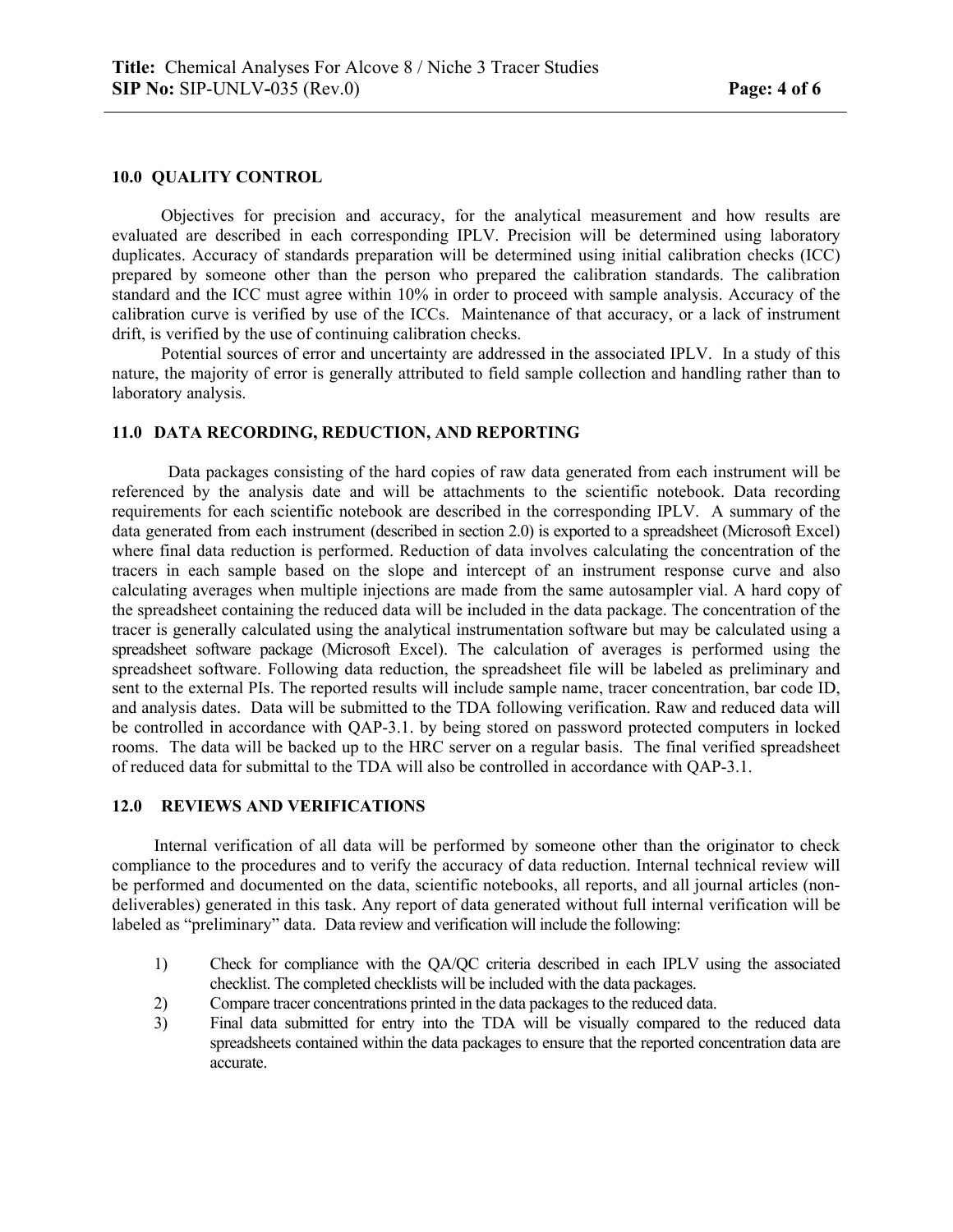Data will be acceptable when the data review and verification steps  $1 - 3$  above are successfully completed. Scientific notebooks as well as data packages and attachments will be reviewed in accordance with OAP-3.0 when complete or prior to submittal of data to the TDA. Technical reports will be reviewed in accordance with QAP-3.4.

### **13.0 RECORDS AND DELIVERABLES (SUBMITTALS)**

QA records are handled in accordance with QAP 17.0, "Quality Assurance Records." Records designated as QA records in the UCCSN QAPs and IPLVs listed include but are not limited to:

- 1. Hard copies and/or electronic media containing raw and reduced concentration data including calibrations and QC results.
- 2. Scientific Notebooks including attachments.
- 3. Calibration and checks for each balance and pipettor used to collect or produce quality affecting data for this study.
- 4. Data Review Check Sheets
- 5. Chain of Custody Forms.
- 6. Copies of quality-affecting submittals.
- 7. Records will be stored for protection in a locked fire-proof cabinet until they are completed.

#### **14.0 REFERENCES**

- 1. IPLV-003, "Analytical and Top Loading Balance Use"
- 2. IPLV-004, "High Performance Liquid Chromatograph Operation"
- 3. IPLV-8.3, "Groundwater Sample Collection and Control"
- 4. IPLV-008, "Measurement of Inorganic Anions in Water Samples by the Ion Chromatography System"
- 5. IPLV-009, "Measurement of Trace Elements in Water Samples by Inductively Coupled Plasma-Mass Spectroscopy (ICP-MS)"
- 6. IPLV-012, "Field Measurement of Conductivity, Alkalinity, and pH"
- 7. IPLV-017, "Pipettor use and Calibration Check"
- 8. QAP-3.1, "Control of Electronic Data"
- 9. QAP-3.2, " Software Management"
- 10. QAP-3.4, "Technical Reports"
- 11. QAP-3.6, "Submittal of Data"
- 12. QAP-8.0, "Identification and Control of Items and Samples"

#### **QA Records Deliverables (Submittals)**

Submittals are submitted to the HRC Administrative Task PI for submittal to DOE in accordance with the cooperative agreement.

1. Quarterly progress reports and the final technical report.